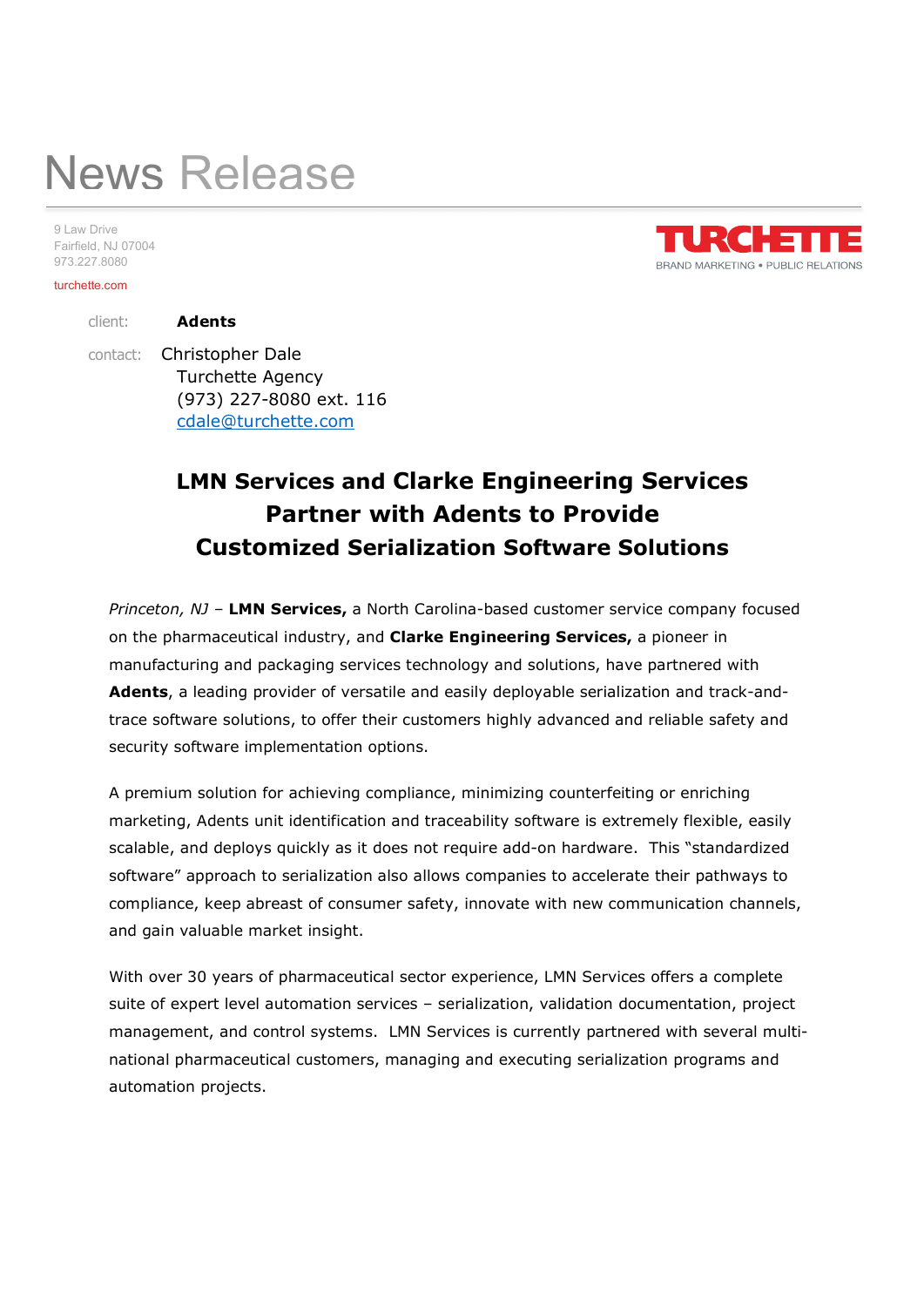"LMN Services looks forward to sharing the Adents comprehensive serialization solution with our pharmaceutical customers," said Mark Newsome, President of LMN Services. "The turnkey track and trace software is a key asset as we seek to help pharma companies stay in line with increasingly complicated serialization requirements around the world."

The need for a complete solution to address track and trace mandates was also noted by, **Paul Edelman**, President of Clarke Engineering Services, a pioneer in manufacturing and packaging services technology and solutions. "Serialization software from Adents will help our customers leverage big data and gain competitive advantages through use of a personalized method of connecting brands to their markets with unique product identification. This fits beautifully with our promise to ensure brand protection by enabling quality, safe and compliant product development and production."

Clarke Engineering Services is a leader manufacturing and packaging services technology and solutions that ensures brand protection by enabling quality, safe and compliant product development and production. The company's proven methodology delivers best of breed processes and technologies for serialization, machine vision, FDA verification & validation, and operations & change management support.

James Cummings, VP Americas for Adents, said: "We are confident the expectations of the customers of our new partners, LMN Services and Clarke Engineering Services, will not only be met but exceeded. Our Pharma Suite Solution and global track and trace experience will enable their customers to comply with the approaching 2017 DSCSA deadline, and increase their safety and security implementation capabilities. We look forward to enjoying a mutually beneficial, long-term alliance."

# # #

### About LMN Services

LMN Services offers a complete suite of expert level automation services – serialization, validation documentation, project management, and control systems. LMN Services is currently a trusted partner with several multi-national pharmaceutical customers, managing and executing serialization programs and automation projects. With over 30 years of pharmaceutical automation experience, and nine years of serialization experience, LMN Services provides SME level support that will help your business manage its complexity, and navigate the ever-changing pharma regulations.

For more information, visit www.lmnser.com.